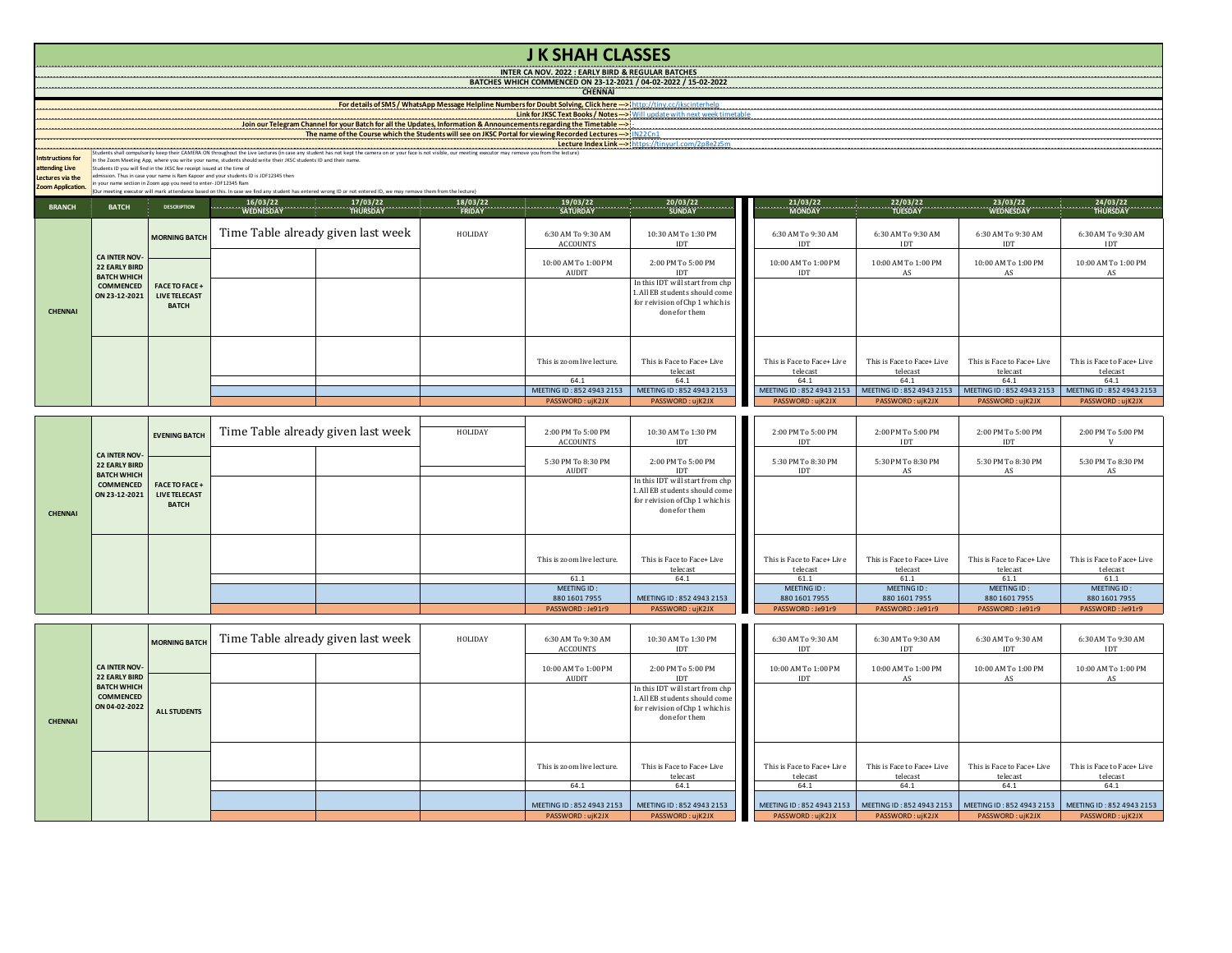|                                                                                                                        | <b>JK SHAH CLASSES</b>                                                                                                                                                                                                                                                                                                                                                                                                                   |                      |                                    |                                    |         |                                       |                                                                                                                       |  |                                        |                                        |                                        |                                        |  |
|------------------------------------------------------------------------------------------------------------------------|------------------------------------------------------------------------------------------------------------------------------------------------------------------------------------------------------------------------------------------------------------------------------------------------------------------------------------------------------------------------------------------------------------------------------------------|----------------------|------------------------------------|------------------------------------|---------|---------------------------------------|-----------------------------------------------------------------------------------------------------------------------|--|----------------------------------------|----------------------------------------|----------------------------------------|----------------------------------------|--|
|                                                                                                                        | <b>INTER CA NOV. 2022 : EARLY BIRD &amp; REGULAR BATCHES</b>                                                                                                                                                                                                                                                                                                                                                                             |                      |                                    |                                    |         |                                       |                                                                                                                       |  |                                        |                                        |                                        |                                        |  |
| BATCHES WHICH COMMENCED ON 23-12-2021 / 04-02-2022 / 15-02-2022<br><b>CHENNAL</b>                                      |                                                                                                                                                                                                                                                                                                                                                                                                                                          |                      |                                    |                                    |         |                                       |                                                                                                                       |  |                                        |                                        |                                        |                                        |  |
|                                                                                                                        |                                                                                                                                                                                                                                                                                                                                                                                                                                          |                      |                                    |                                    |         |                                       |                                                                                                                       |  |                                        |                                        |                                        |                                        |  |
| Join our Telegram Channel for your Batch for all the Updates, Information & Announcements regarding the Timetable ---> |                                                                                                                                                                                                                                                                                                                                                                                                                                          |                      |                                    |                                    |         |                                       |                                                                                                                       |  |                                        |                                        |                                        |                                        |  |
|                                                                                                                        |                                                                                                                                                                                                                                                                                                                                                                                                                                          |                      |                                    |                                    |         |                                       |                                                                                                                       |  |                                        |                                        |                                        |                                        |  |
| <b>Intstructions for</b><br>attending Live                                                                             | n the Zoom Meeting App, where you write your name, students should write their JKSC students ID and their name.<br>itudents ID you will find in the JKSC fee receipt issued at the time of                                                                                                                                                                                                                                               |                      |                                    |                                    |         |                                       |                                                                                                                       |  |                                        |                                        |                                        |                                        |  |
| Lectures via the<br>Zoom Application.                                                                                  | mission. Thus in case your name is Ram Kannor and your students ID is IDE12345 then<br>your name section in Zoom app you need to enter-JDF12345 Ram                                                                                                                                                                                                                                                                                      |                      |                                    |                                    |         |                                       |                                                                                                                       |  |                                        |                                        |                                        |                                        |  |
|                                                                                                                        | Our meeting executor will mark attendance based on this. In case we find any student has entered wrong ID or not entered ID, we may remove them from the lecture)<br>$\begin{array}{cccccccccc} 21/03/22 & 24/03/22 & 23/03/22 & 24/03/22 & 24/03/22 & 24/03/22 & 24/03/22 & 24/03/22 & 24/03/22 & 24/03/22 & 24/03/22 & 24/03/22 & 24/03/22 & 24/03/22 & 24/03/22 & 24/03/22 & 24/03/22 & 24/03/22 & 24/03/22 & 24/03/22 & 24/03/22 & $ |                      |                                    |                                    |         |                                       |                                                                                                                       |  |                                        |                                        |                                        |                                        |  |
| <b>BRANCH</b>                                                                                                          | <b>BATCH</b>                                                                                                                                                                                                                                                                                                                                                                                                                             | <b>DESCRIPTION</b>   |                                    |                                    |         |                                       |                                                                                                                       |  |                                        |                                        |                                        |                                        |  |
|                                                                                                                        |                                                                                                                                                                                                                                                                                                                                                                                                                                          | <b>EVENING BATCH</b> |                                    | Time Table already given last week | HOLIDAY | 2:00 PM To 5:00 PM<br><b>ACCOUNTS</b> | 10:30 AM To 1:30 PM<br><b>IDT</b>                                                                                     |  | 2:00 PM To 5:00 PM<br><b>IDT</b>       | 2:00 PM To 5:00 PM<br><b>IDT</b>       | 2:00 PM To 5:00 PM<br>IDT              | 2:00 PM To 5:00 PM<br>V                |  |
|                                                                                                                        | <b>CA INTER NOV-</b><br><b>22 EARLY BIRD</b>                                                                                                                                                                                                                                                                                                                                                                                             |                      |                                    |                                    |         | 5:30 PM To 8:30 PM<br><b>AUDIT</b>    | 2:00 PM To 5:00 PM<br>IDT                                                                                             |  | 5:30 PM To 8:30 PM<br><b>IDT</b>       | 5:30 PM To 8:30 PM<br>AS               | 5:30 PM To 8:30 PM<br>AS               | 5:30 PM To 8:30 PM<br>AS               |  |
| <b>CHENNAL</b>                                                                                                         | <b>BATCH WHICH</b><br><b>COMMENCED</b><br>ON 04-02-2022                                                                                                                                                                                                                                                                                                                                                                                  | <b>EVENING BATCH</b> |                                    |                                    |         |                                       | In this IDT will start from chp<br>1. All EB students should come<br>for reivision of Chp 1 which is<br>done for them |  |                                        |                                        |                                        |                                        |  |
|                                                                                                                        |                                                                                                                                                                                                                                                                                                                                                                                                                                          |                      |                                    |                                    |         | This is zoom live lecture.            | This is Face to Face+ Live<br>telecast                                                                                |  | This is Face to Face+ Live<br>telecast | This is Face to Face+ Live<br>telecast | This is Face to Face+ Live<br>telecast | This is Face to Face+ Live<br>telecast |  |
|                                                                                                                        |                                                                                                                                                                                                                                                                                                                                                                                                                                          |                      |                                    |                                    |         | 61.1<br>MEETING ID:                   | 64.1                                                                                                                  |  | 61.1<br>MEETING ID:                    | 61.1<br>MEETING ID:                    | 61.1<br>MEETING ID:                    | 61.1<br>MEETING ID:                    |  |
|                                                                                                                        |                                                                                                                                                                                                                                                                                                                                                                                                                                          |                      |                                    |                                    |         | 880 1601 7955<br>PASSWORD: Je91r9     | MEETING ID: 852 4943 2153<br>PASSWORD: uiK2JX                                                                         |  | 880 1601 7955<br>PASSWORD: Je91r9      | 880 1601 7955<br>PASSWORD: Je91r9      | 880 1601 7955<br>PASSWORD: Je91r9      | 880 1601 7955<br>PASSWORD: Je91r9      |  |
|                                                                                                                        |                                                                                                                                                                                                                                                                                                                                                                                                                                          |                      |                                    |                                    |         |                                       |                                                                                                                       |  |                                        |                                        |                                        |                                        |  |
|                                                                                                                        |                                                                                                                                                                                                                                                                                                                                                                                                                                          | <b>MORNING BATCH</b> | Time Table already given last week |                                    | HOLIDAY | 6:30 AM To 9:30 AM<br><b>ACCOUNTS</b> | 10:30 AM To 1:30 PM<br>IDT                                                                                            |  | 6:30 AM To 9:30 AM<br><b>IDT</b>       | 6:30 AM To 9:30 AM<br><b>IDT</b>       | 6:30 AM To 9:30 AM<br>IDT              | 6:30 AM To 9:30 AM<br><b>IDT</b>       |  |
|                                                                                                                        | <b>CA INTER NOV</b><br><b>22 REGULAR</b>                                                                                                                                                                                                                                                                                                                                                                                                 |                      |                                    |                                    |         | 10:00 AM To 1:00 PM<br><b>AUDIT</b>   | 2:00 PM To 5:00 PM<br><b>IDT</b>                                                                                      |  | 10:00 AM To 1:00 PM<br><b>IDT</b>      | 10:00 AM To 1:00 PM<br>AS              | 10:00 AM To 1:00 PM<br>AS              | 10:00 AM To 1:00 PM<br>AS              |  |
| <b>CHENNAI</b>                                                                                                         | <b>BATCH WHICH</b><br><b>COMMENCED</b><br>ON 15-02-2022                                                                                                                                                                                                                                                                                                                                                                                  |                      |                                    |                                    |         |                                       | In this IDT will start from chp<br>1. All EB students should come<br>for reivision of Chp 1 which is<br>done for them |  |                                        |                                        |                                        |                                        |  |

This is zoom live lecture. This is Face to Face+ Live telecast

PASSWORD : ujK2JX PASSWORD : ujK2JX PASSWORD : ujK2JX PASSWORD : ujK2JX PASSWORD : ujK2JX PASSWORD : ujK2JX

This is Face to Face+ Live<br>telecast

m live lecture. This is Face to Face+ Live This is Face to Face+ Live This is Face to Face+ Live the cast the telecast the case of the case of the case of the case of telecast the case of the case of telecast the case of t

This is Face to Face+ Live<br>telecast

MEETING ID : 852 4943 2153 MEETING ID : 852 4943 2153 MEETING ID : 852 4943 2153 MEETING ID : 852 4943 2153 MEETING ID : 852 4943 2153 MEETING ID : 852 4943 2153 MEETING ID : 852 4943 2153 MEETING ID : 852 4943 2153 PASSWO

This is Face to Face+ Live<br>telecast